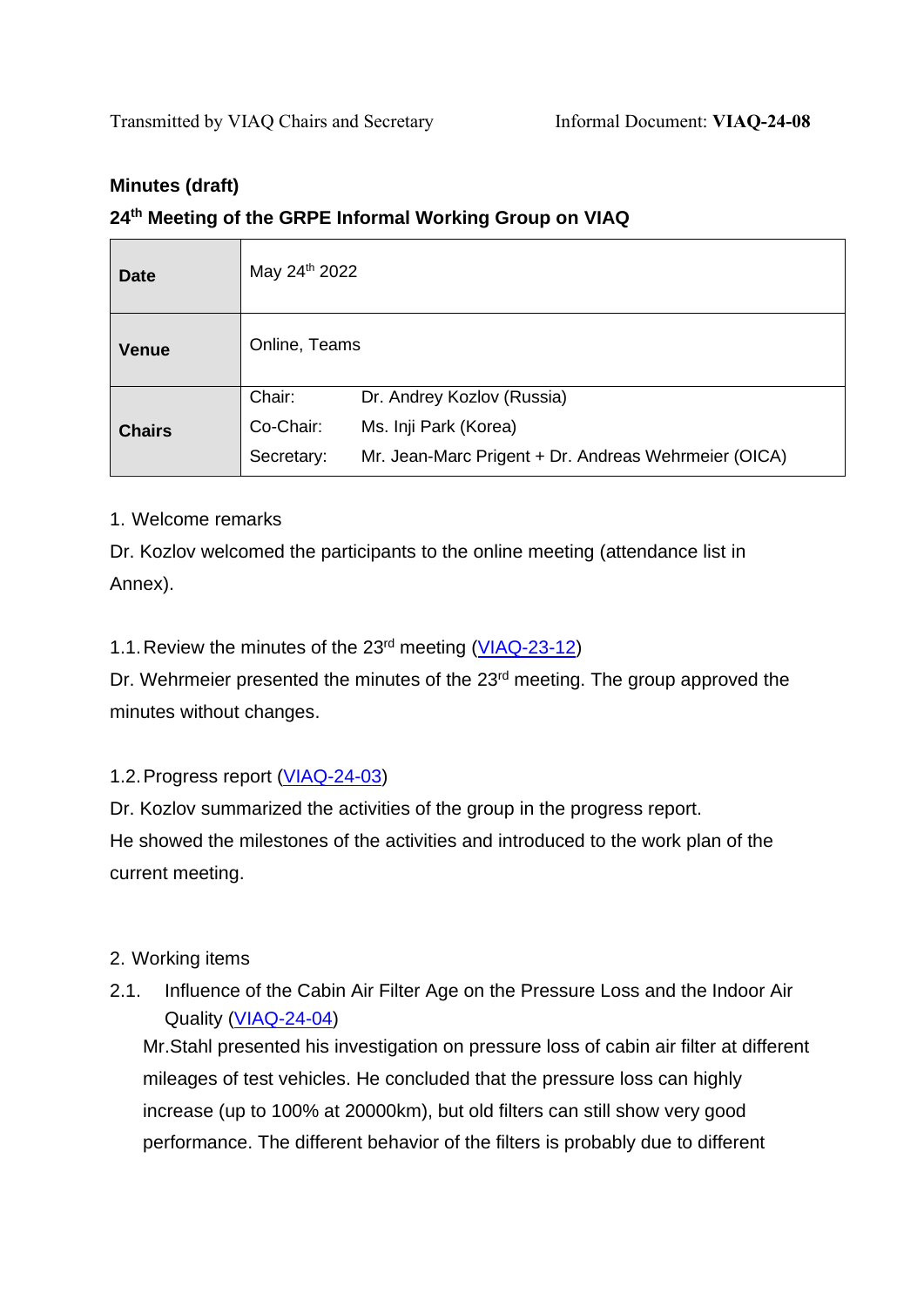usage and outside air conditions. Very small particles seem to block the filter more than particles with bigger diameter. Water can have a significant effect. The group thanked Mr. Stahl for sharing the results with the group.

2.2.The bubble: a dedicated platform for car cabin air pollution measurements [\(VIAQ-24-05\)](https://wiki.unece.org/download/attachments/166264895/VIAQ-24-05_The%20bubble%20a%20dedicated%20platform%20for%20car%20cabin.pdf?api=v2)

Mr. Nadir Hafs (ESTACA) presented the validation results for tightness and particle distribution in his newly build chamber for vehicle outside air simulation. After that he presented first measurement results for particle infiltration in vehicle cabin air as well as simulation results for outside air in a driving vehicle. The group thanked Mr. HAFS for sharing his results.

- 2.3.Statement of ACEA and CLEPA on CEN WS 103 draft document [\(VIAQ-24-06\)](https://wiki.unece.org/download/attachments/166264895/VIAQ-24-06_CENWS103_Statement_CLEPA_Draft2_ACEA_update%20final%20CEN%20version.pdf?api=v2) Dr. Michael on behalf of CLEPA and Dr. Wehrmeier on behalf of ACEA presented the CLEPA/ACEA statement to the No 34 Draft of CEN WS 103. CLEPA and ACEA will not sign the document, because the results in the round robin test of the current methods do not show comparable results especially for PM 2.5. Both associations think that the CEN WS 103 activities give a good start to develop a method and would recommend to further develop it in the UN VIAQ group.
- 2.4.Working item discussion regarding to test methodology, conditions, equipment [\(VIAQ-24-07](https://wiki.unece.org/download/attachments/166264895/VIAQ-24-07_Working_items.pdf?api=v2))

Dr. Kozlov summarized the feedback of the different parties (CEN, KATRI, CLEPA, UTAC/ESTACA and CabinAir) in a consolidated way and the group agreed on the following parameters

## **Vehicle category:** 1-1

## **Excluding criteria for vehicle test:**

- Does the vehicle not have a full-service history?
- Is there a Malfunction Indication Light showing on the vehicle instrument panel?
- Has the vehicle had unauthorised vehicle repairs?
- Has any part of the vehicle's heating and ventilation system replaced with non-original parts?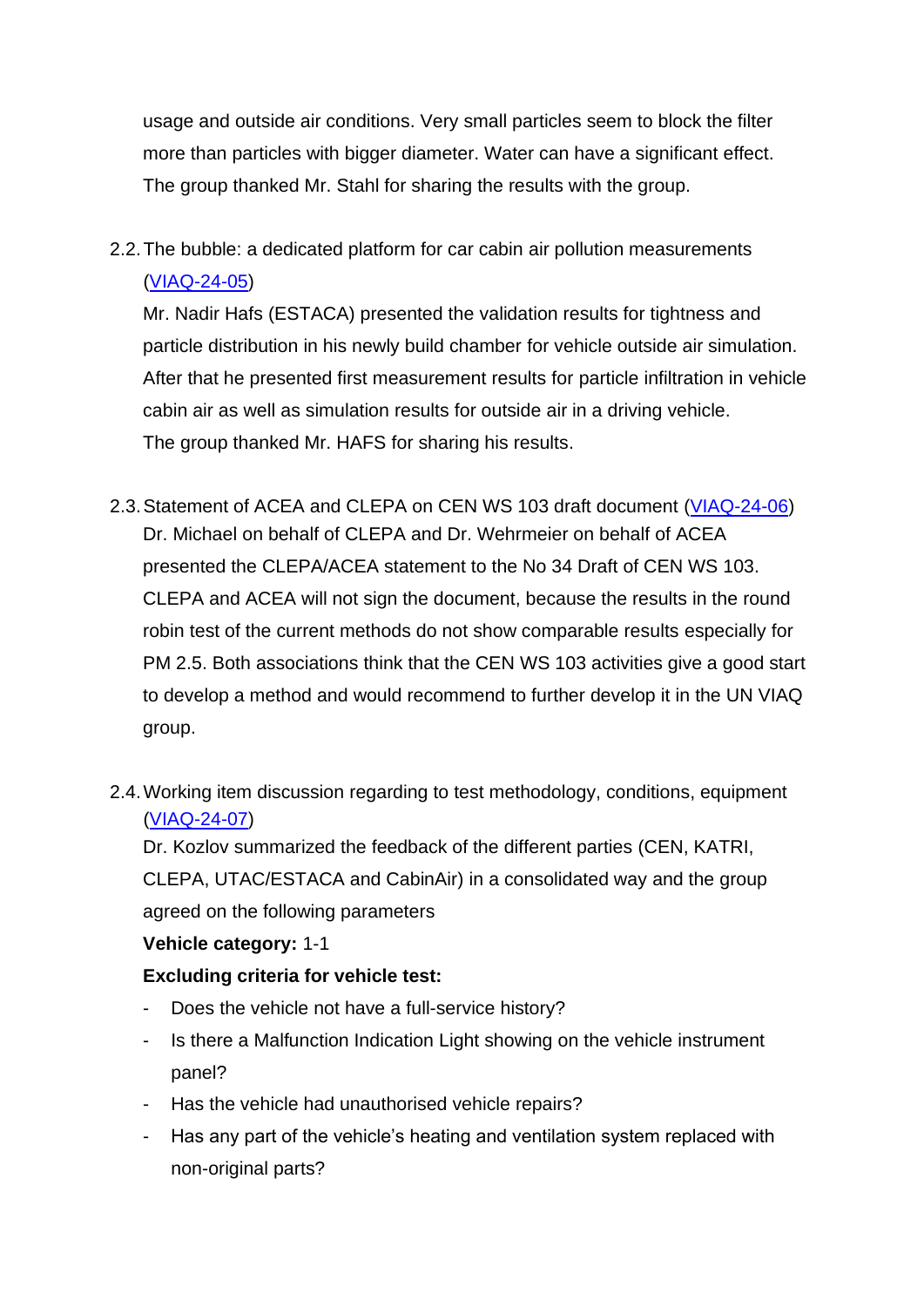- Through visual inspection of the vehicle, are there any damaged ventilation system relevant components?
- Are there any obstructions to the vehicle air intake or outlet path?
- Is the vehicle not in overall safe operating condition?
- Is there any damage to the body of the vehicle, including but not limited to doors, windows and the rear?

**Vehicle age/milage:** more than one month / 3000-15000 km

**Meteorological conditions:** temperature +5 to +25°C, humidity 40-80%,

atmospheric pressure: 85…110 kPa

## **Test conditions:**

- The test must be primarily conducted on city roads and urban locations
- Road condition: Paved streets
- Windows, doors, sunroof or convertible soft top must be closed at all times. Heated or cooled seats should not be used.
- The vehicle shall have been driven at least 50 km in the seven days prior to the start of the test, to ensure that the vehicle has been in regularly use prior to the test and not left unused for a long period.
- When cleaning the vehicle prior to testing, only a damp cloth should be used. Fragrances and air fresheners should be avoided.
- There should the driver and one passenger present in the vehicle for the duration of the test. All outer clothing of the driver should be made of polyester to minimize particle generation from the driver. Clothing should cover both arms and legs.
- The occupants should avoid applying any fragrances or make-up prior to or during the test. Further, occupants should not have smoked for at least 24 hours before a test.

# **Task: Test conditions for urban and urban motorway driving must be clearly defined. Dr. Kozlov will make a proposal in next meeting.**

## **Sampling points/sampling lines:**

- The interior sampling point should be a head-height between the front headrests
- The sampling lines to the analyser that is designed to minimize particle losses from 10 nm to 2.5 mm. The sampling lines should be constructed of materials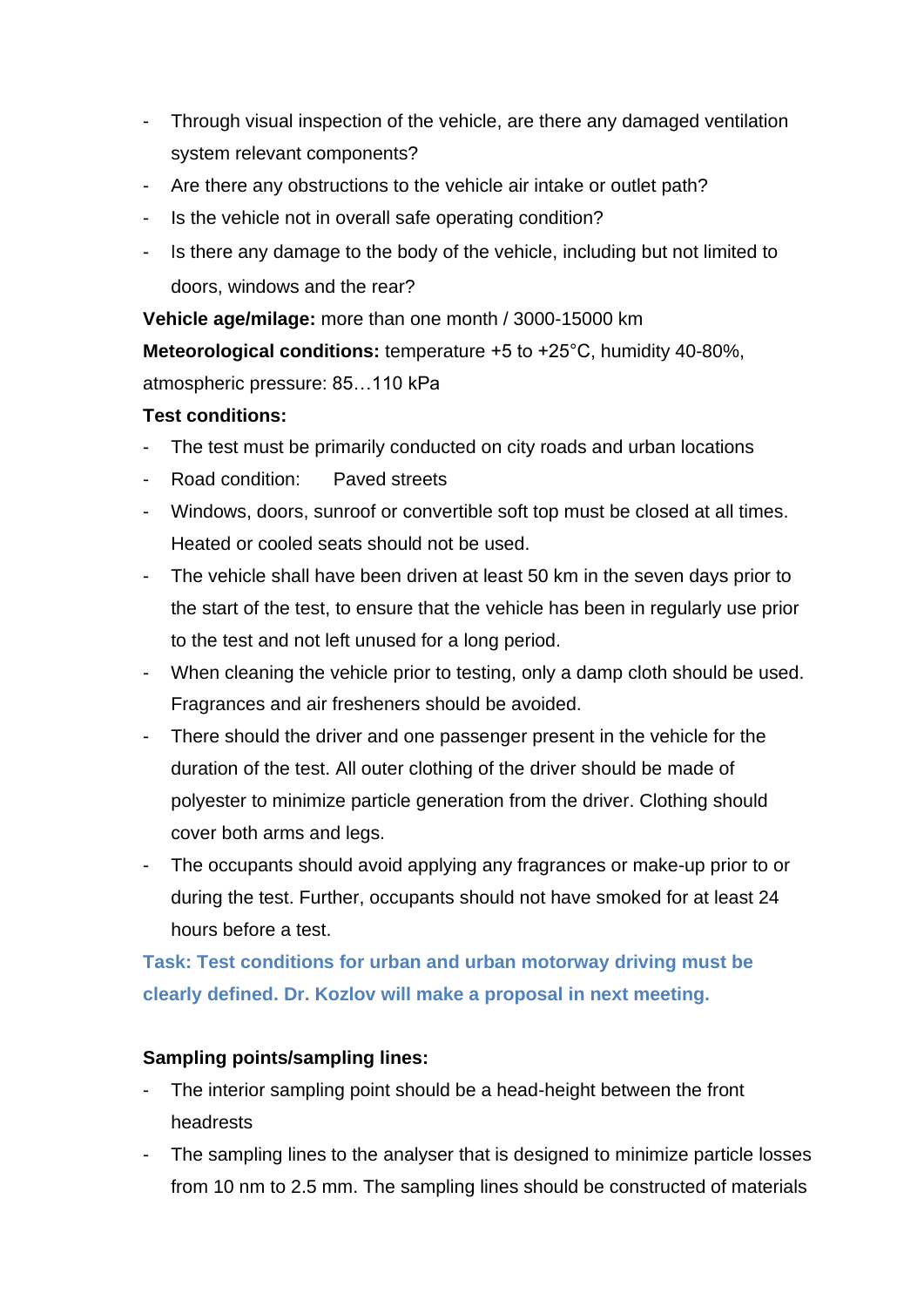to minimize electrostatic particle losses (for example, conductive materials) and sized to minimize inertial and/or diffusional particle losses. Length of sampling line should be as short as possible (best length to be investigated). **Task: External sampling position must be further defined. Sampling lines maximal length and minimal diameter must be defined**

### **Background air pollution level:**

PM 2.5:  $>15\mu g/m<sup>3</sup>$  (WHO 24h average mean) **Task: The group need to set background levels to all measured components**

#### **Cabin air filter:**

- New, OEM-approved
- OEM-approved filter used for 3000 km
- If a vehicle is not installed with a filter by the OEM, the vehicle to be tested with no filter present.

**Task: Make a round robin test to see influence on filter age and define milage diapason**

#### **Components to be measured:**

Mandatory: PM<sub>2.5</sub>; CO<sub>2</sub>, NO<sub>2</sub>; NO

Optional: PN, small fraction PM (0.1-1 µm); tVOC; CO; PAH; NH3; O<sup>3</sup> **Tasks:** 

**1. Substantiate inclusion of PN to list of measured components taking into account modern tendences to ambient and interior air quality requirements 2. Investigate the influence of fluctuation of external concentration of CO<sup>2</sup> in ambient air to interior concentration of CO<sup>2</sup> (do we need to measure external CO<sup>2</sup> simultaneously with internal)**

#### **Measurement measures:**

PM: optical particle counter CO2: Non-dispersive infra-red NO and NO2: Non-dispersive UV chemiluminescent detector

#### **Test equipment requirement:**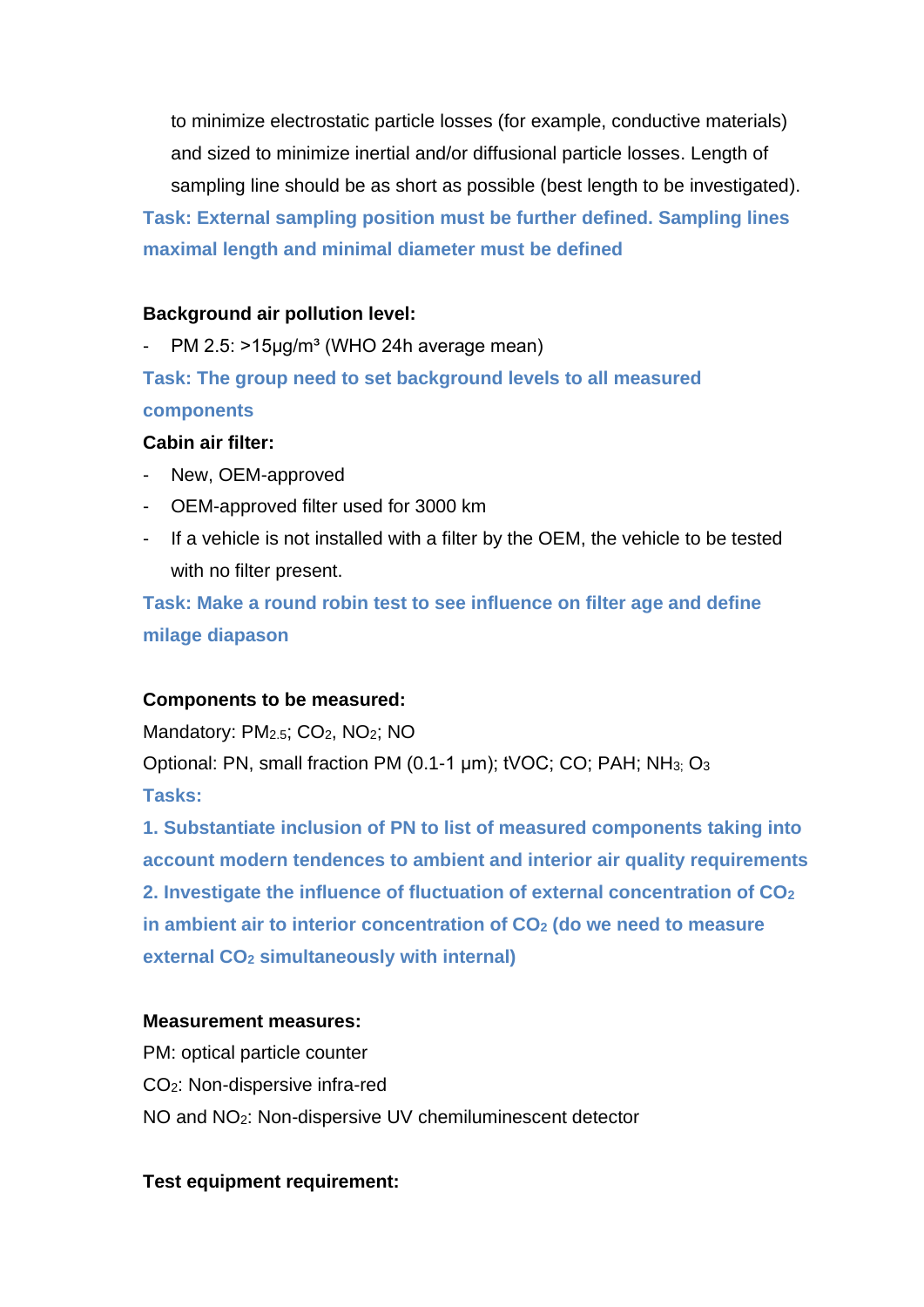PM 2.5: 0-0,5 mg/m<sup>3</sup> CO2: 0-5000 ppm NO and  $NO<sub>2</sub>$ : 0-0,5 ppm Time resolution: <2 s **Task: Further check realistic values for measured concentration diapason and time resolution**

#### **Gas analyser calibration:**

Calibration and linearisation of the equipment shall be performed according to manufacturer recommendations prior to the commencement of measurements. After the equipment is installed in the vehicle, a dynamic calibration shall be performed. The dynamic calibration ensures that the paired instruments are measuring the same concentrations. The dynamic calibration should be run each time there is a new or changes to an existing test equipment installation on a vehicle. For the purposes of this calibration test, a stainless steel Y-piece should be used to split the air from the exterior sample probe equally between the interior and exterior measurement instruments. At the end of the calibration, the Y-piece should be removed and the installation returned to the test configuration. The dynamic calibration test should be run for at least 30 minutes and expose the vehicle to concentrations in the range defined in item 7. The Pearson correlation coefficient between the data points from each matched pair of measurement devices shall be calculated. For a valid calibration, the r2 on all devices should be at least 0.98. The drift of the zero response of the particle number instruments, defined as the mean response to HEPA filtered air at the inlet of the sampling line during a time interval of at least 30 seconds, shall be tested prior to each test and shall be less than 2000 #/cm3 . The drift of the zero response of the carbon dioxide instruments, defined as the mean response to ambient air at the inlet of the sampling line during a time interval of at least 30 seconds, shall be tested prior to each test and shall be 413 ppm ±20 ppm. Annual calibration following supplier recommendation.

#### **Test Modes:**

- Real driving conditions in urban and urban motorway
- Laboratory test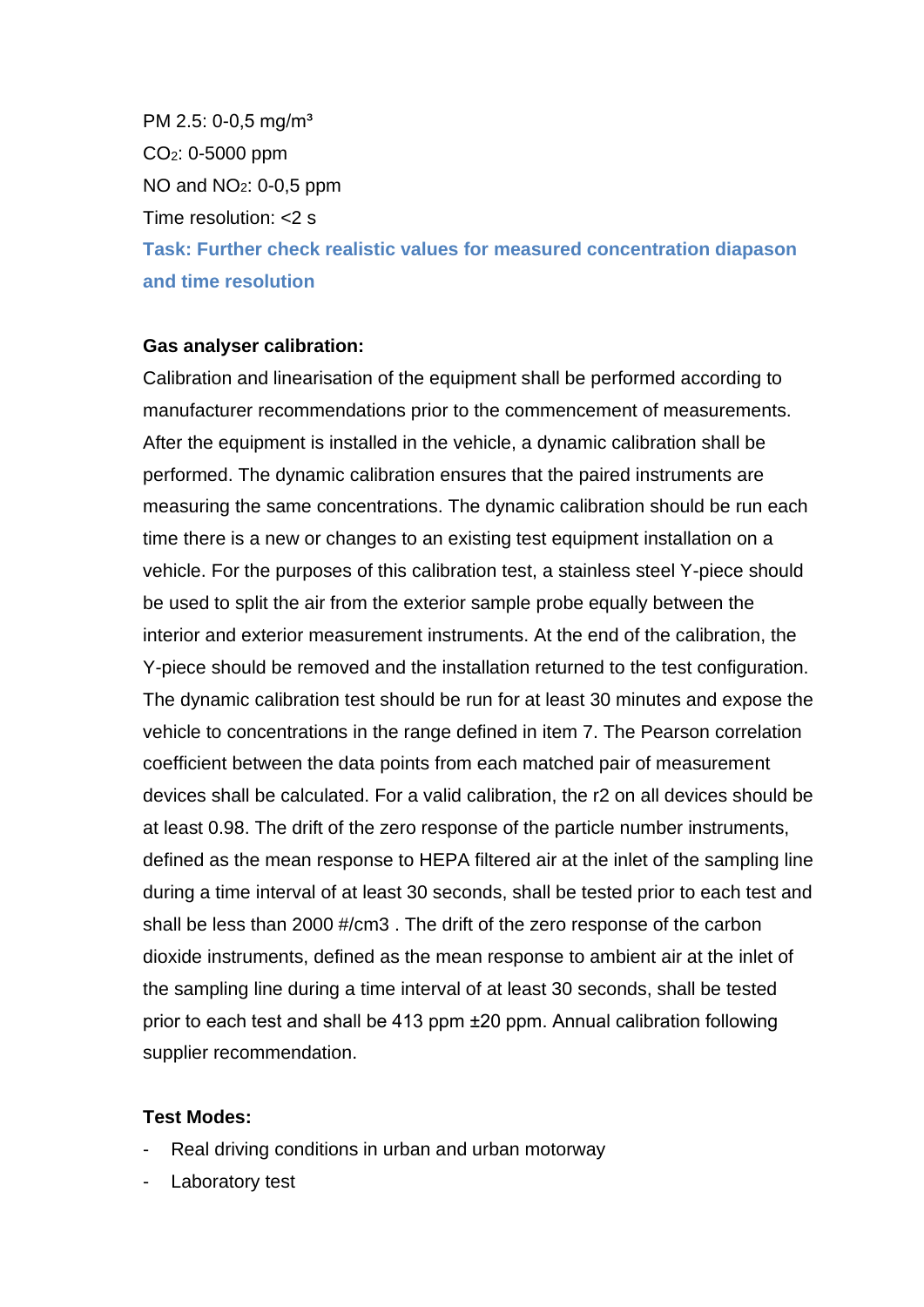**Task: Investigate the necessity and validity of laboratory test inclusion to test procedure**

## **HVAC Modes:**

HVAC system settings:

- For Automatic mode: temperature 22°C, if possible adjust manually: fan speed 50%/medium
- For manual mode: fan speed 50%/medium, temperature 50%/medium, fresh air mode
- Air conditioning switched OFF
- Ventilation flaps fully open and directed straight ahead
- If a vehicle has manufacturer-installed air quality sensors, these should be left in the predominant mode

**Task: Investigate the influence of fan speed to measurements results and necessity to set not fan handle position, but air flow value through HVAC (e.g. 200 m<sup>3</sup> /h)**

## **Test procedure:**

**Task: To write draft test procedure and discuss in the next meetings**

## **Test protocol:**

The protocol contains:

- Vehicle information (type, variant, version, manufacturer, mileage, engine type, fuel type, filter type and date of installation…)
- Test condition information (testing date, test locations, test time, test equipment…)
- Reporting of test results (inside and outside concentrations measurement results, ventilation mode, ambient conditions, mean vehicle speed, test distance, altitude, filtering efficiency…)

**Task: This item must further be updated, when test procedure is finalized.**

3 Any other update of interior material emissions No additional items